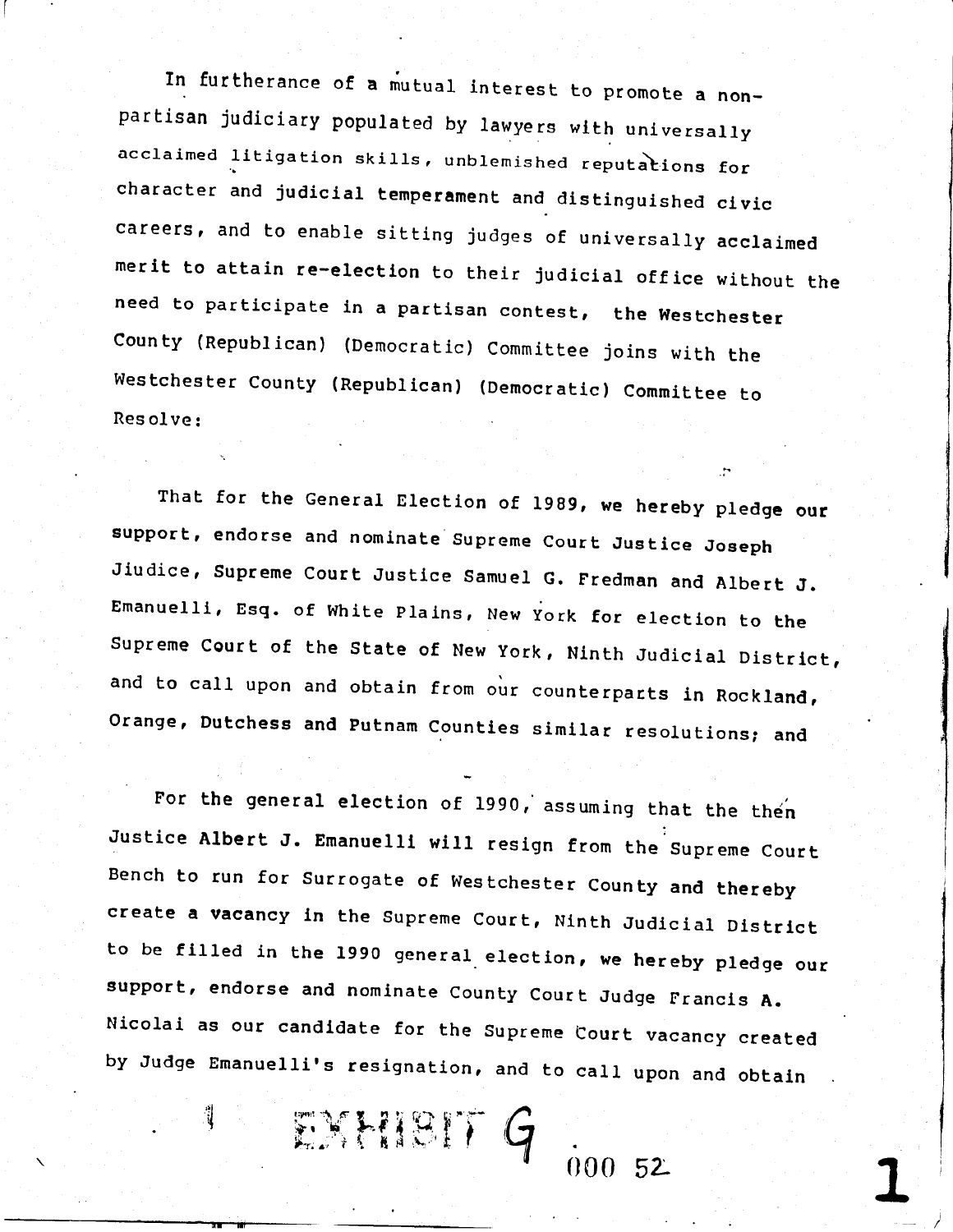from our counterparts in Rockland, Orange, Dutchess and Putnam counties resolutions and commitments to support Judge Francis A. Nicolai as their candidate to fill the vacancy created by the resignation of Judge Emanuelli; and we hereby pledge our support, endorse and nominate Albert J. Emanuelli as our candidate for Westchester County Surrogate in the 1990 general election.

For the general election of 1991, we hereby pledge our support, endorse and nominate Judge J. Emmet Murphy, Administrative Judge of the City Court of Yonkers, for election to the County Court of Westchester County to fill the vacancy anticipated to be created by the election of Judge Francis A. Nicolai to the Supreme Court and Judge Adrienne Hofmann Scancarelli, Administrative Judge of the Family Court, Westchester County, for re-election to the Family Court, Westchester County; and

To require each of the above-named persons to pledge that, once nominated for the stated judicial office by both of the major political parties, he or she will refrain from partisan political endorsements during the ensuing election campaign and, thereafter, will provide equal access and consideration, if any, to the recommendations of the leaders of each major political party in connection with proposed judicial appointments.

000 53